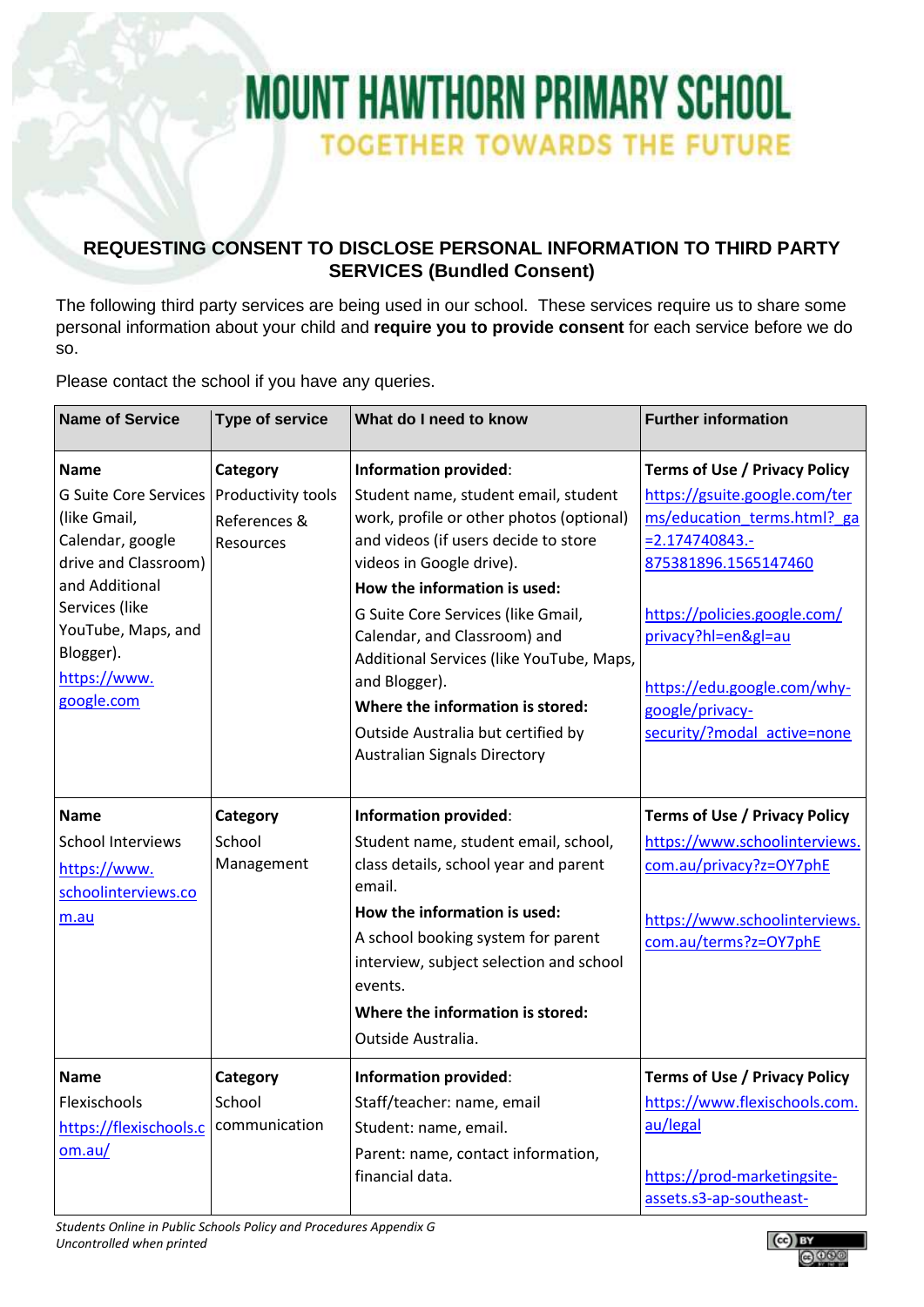|                                                                         | Online ordering<br>and payments                                | Other data: school, class details, school<br>year.<br>How the information is used:<br>School communication,<br>Online ordering and payments. Where<br>the information is stored:<br><b>Within Australia</b>                                                                                                                                                                                                                                            | 2.amazonaws.com/Legal/PRIV<br>ACY-POLICY.pdf                                                                                                |
|-------------------------------------------------------------------------|----------------------------------------------------------------|--------------------------------------------------------------------------------------------------------------------------------------------------------------------------------------------------------------------------------------------------------------------------------------------------------------------------------------------------------------------------------------------------------------------------------------------------------|---------------------------------------------------------------------------------------------------------------------------------------------|
| <b>Name</b><br>Stride track<br>https://www.stridetr<br>ack.com/         | Category<br>Sports<br>management                               | Information provided:<br>Staff/teacher: name, email<br>Student: name<br>Other data: school<br>How the information is used:<br>Online run club tracking program<br>Where the information is stored:<br>Within Australia                                                                                                                                                                                                                                 | <b>Terms of Use / Privacy Policy</b><br>https://b6q.e20.myftpupload.c<br>$om/wp$ -<br>content/uploads/2020/02/Priv<br>acyPolicy02192020.pdf |
| <b>Name</b><br>Kapture<br>Photography<br>https://www.<br>kapture.com.au | Category<br>School<br>Photography                              | <b>Information provided:</b><br>School name, student unique identifier<br>number for purchasing from vendor<br>website, student name, student class<br>details, school year and profile or other<br>photos.<br>How the information is used:<br>Enables parents to purchase their<br>child/ren and class/special group<br>photos. Photos are also provided to<br>schools for school database/archives.<br>Where the information is stored:<br>Australia | <b>Terms of Use / Privacy Policy</b><br>Nil                                                                                                 |
| <b>Name</b><br><b>Mathletics</b><br>https://www.<br>mathletics.com/au/  | Category<br><b>Mathematics</b><br>Teaching and<br>learning     | Information provided:<br>Student name, school, student email,<br>student password, class details, student<br>work and student performance.<br>How the information is used:<br>Provides students with access to online<br>maths learning tool and online maths<br>competitions.<br>Where the information is stored:<br>Within Australia                                                                                                                 | <b>Terms of Use / Privacy Policy</b><br>http://www.3plearning.com/<br>privacy/<br>https://www.3plearning.com<br>/terms/                     |
| <b>Name</b><br>Seesaw<br>https://web.see<br>saw.me                      | Category<br>Class<br>communication<br>Teaching and<br>Learning | <b>Information provided:</b><br>Student name, student email, school,<br>class details, school year, parent email,<br>parent name, student work, profile or<br>other photos and videos.<br>How the information is used:                                                                                                                                                                                                                                 | <b>Terms of Use / Privacy Policy</b><br>https://web.seesaw.me/privac<br>y-policy                                                            |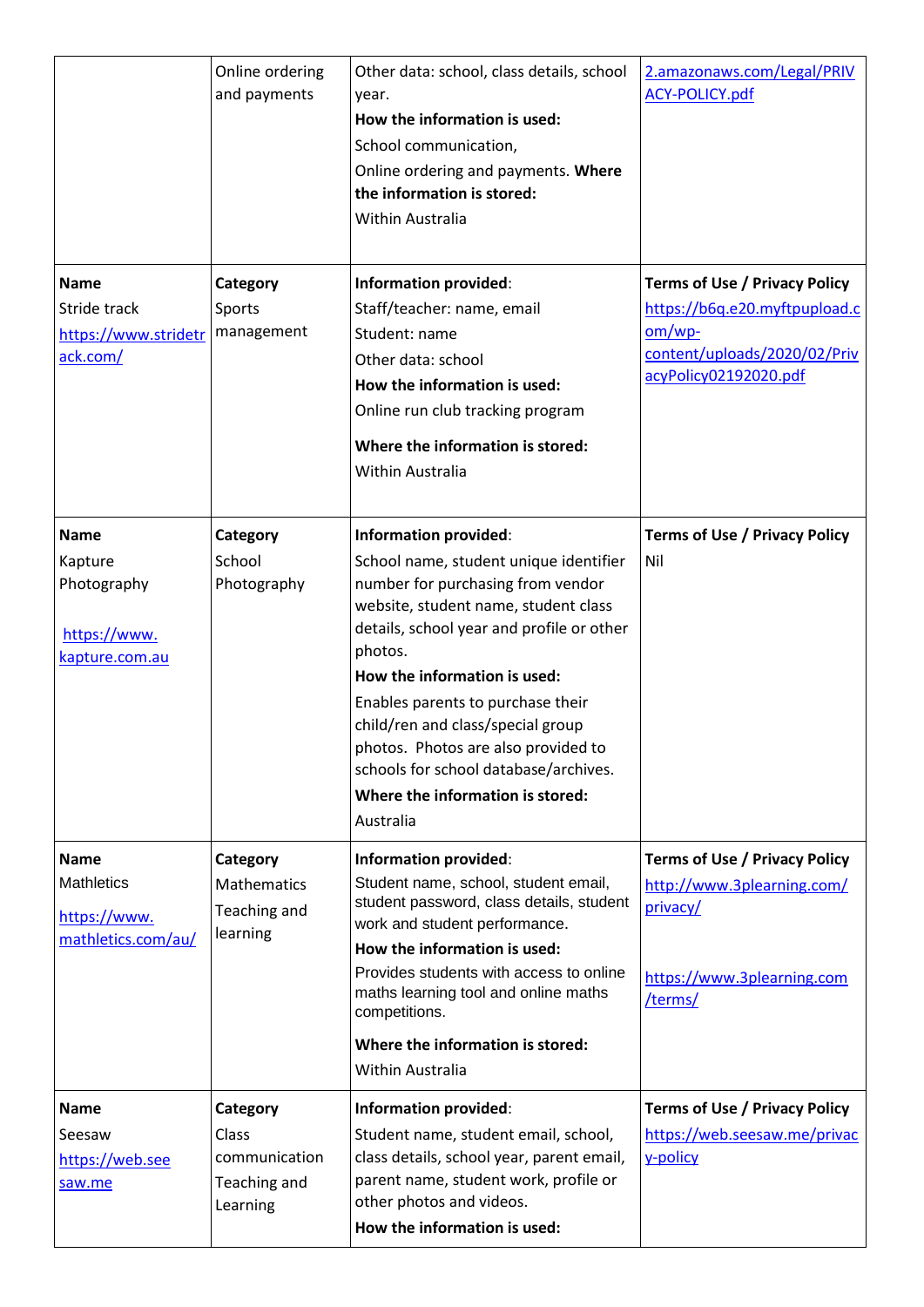|                                                                   |                                      | This service is a digital portfolio and<br>communication platform.<br>Where the information is stored:<br>Outside Australia                                                                                                                                                                                                                                                                                                               | https://web.seesaw.me/terms<br>-of-service                                                                                                         |
|-------------------------------------------------------------------|--------------------------------------|-------------------------------------------------------------------------------------------------------------------------------------------------------------------------------------------------------------------------------------------------------------------------------------------------------------------------------------------------------------------------------------------------------------------------------------------|----------------------------------------------------------------------------------------------------------------------------------------------------|
| <b>Name</b><br>Twinkl<br>https://www.twinkl.<br>com.au/           | Category<br>Teaching and<br>Learning | <b>Information provided:</b><br>Staff/teacher: name, email<br>Student: name, work/content<br>Parent: name, contact information<br>These could fall in other data: school,<br>student username<br>How the information is used:<br>Educational resources providing schools<br>with digital teaching materials including<br>lesson plans, assessments and<br>interactive activites.<br>Where the information is stored:<br>Outside Australia | <b>Terms of Use / Privacy Policy</b><br>https://www.twinkl.com.au/pa<br>ge/terms-and-conditions-<br>schools<br>https://www.twinkl.com.au/le<br>gal |
| <b>Name</b><br>Kodable<br>https://www.kodabl<br>e.com/            | Category<br>Teaching and<br>Learning | <b>Information provided:</b><br>Staff/teacher: name, email<br>Student: work/content, grades or<br>performance data<br>Parent: contact information<br>Other data: school<br>How the information is used:<br>Programming platform<br>Where the information is stored:<br>Outside Australia                                                                                                                                                  | <b>Terms of Use / Privacy Policy</b><br>http://resources.kodable.com/<br>KodablePP.pdf<br>http://resources.kodable.com/<br>KodableTOS.pdf          |
| <b>Name</b><br>Apple<br>https://www.apple.<br>com/au              | Category<br>Teaching and<br>Learning | <b>Information provided:</b><br>Staff/teacher: name, email<br>Student: name, email, work/content,<br>photos or videos, grades or<br>performance data.<br>Other data: school, class details, school<br>year, student username<br>How the information is used:<br>Includes Apple School Manager, pre-<br>loaded applications and additional<br>modules on a Managed Apple ID.<br>Where the information is stored:<br>Outside Australia      | <b>Terms of Use / Privacy Policy</b><br>https://www.apple.com/au/pri<br>$\frac{vacy}{\sqrt{2}}$<br>https://school.apple.com/                       |
| <b>Name</b><br><b>Topmarks</b><br>https://www.topmar<br>ks.co.uk/ | Category<br>Teaching and<br>Learning | <b>Information provided:</b><br>Student: name, date of birth<br>How the information is used:                                                                                                                                                                                                                                                                                                                                              | <b>Terms of Use / Privacy Policy</b><br>https://www.topmarks.co.uk/<br>PrivacyPolicy                                                               |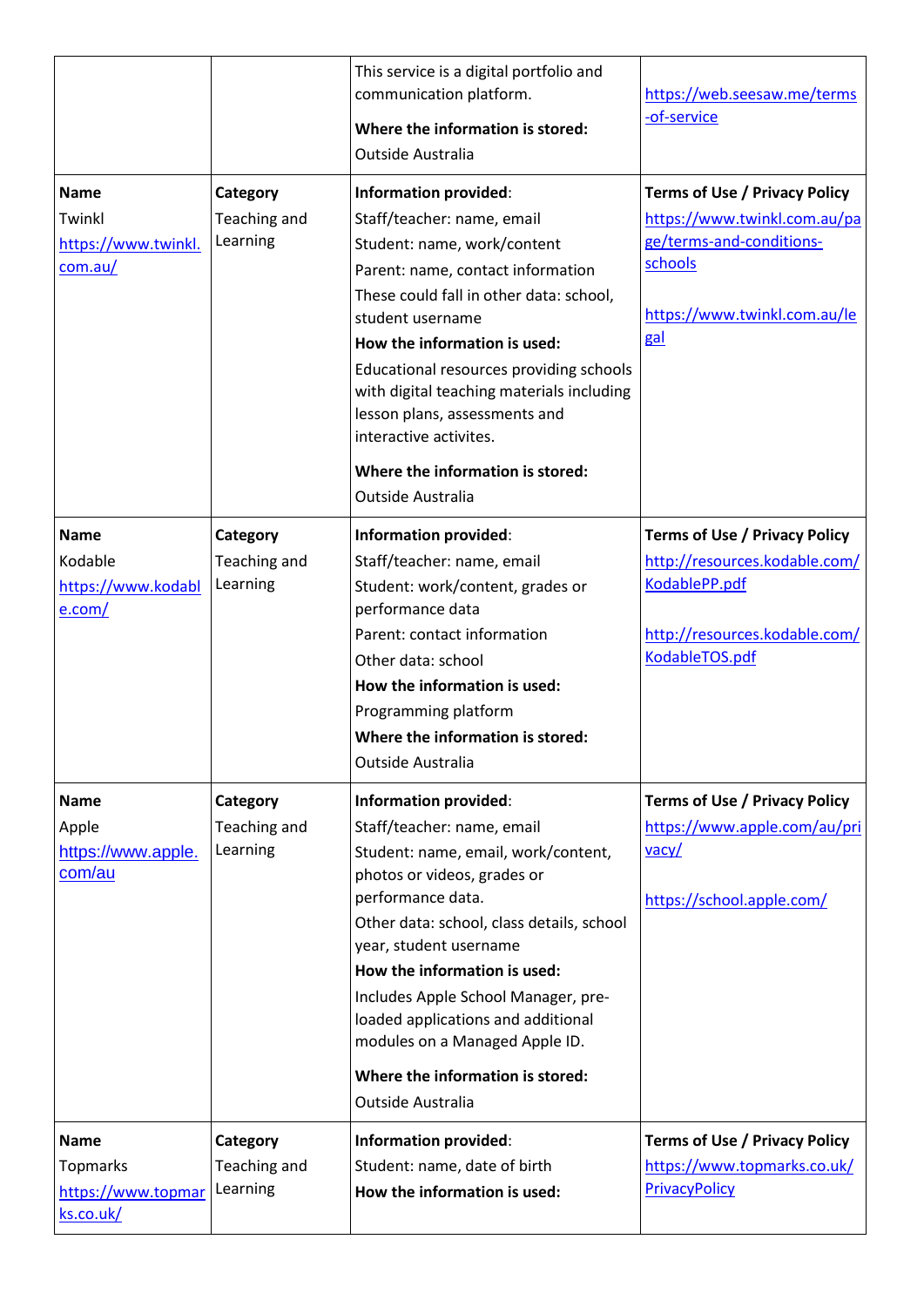|                                                                          |                                                     | Online learning through games and<br>activities.                                                                                                                                                                                                                                                                                                                                                                                     | https://www.topmarks.co.uk/<br><b>TermsOfUse</b>                                                                                                                             |
|--------------------------------------------------------------------------|-----------------------------------------------------|--------------------------------------------------------------------------------------------------------------------------------------------------------------------------------------------------------------------------------------------------------------------------------------------------------------------------------------------------------------------------------------------------------------------------------------|------------------------------------------------------------------------------------------------------------------------------------------------------------------------------|
|                                                                          |                                                     | Where the information is stored:<br>Within Australia<br>Outside Australia                                                                                                                                                                                                                                                                                                                                                            |                                                                                                                                                                              |
| <b>Name</b><br>SplashLearn<br>https://au.splashlear<br>n.com/            | Category<br>Teaching and<br>Learning                | <b>Information provided:</b><br>Staff/teacher: name, email<br>Other data: school<br>How the information is used:<br>Maths learning program.<br>Where the information is stored:<br>Outside Australia                                                                                                                                                                                                                                 | <b>Terms of Use / Privacy Policy</b><br>https://au.splashlearn.com/pri<br>vacy<br>https://au.splashlearn.com/ter<br>ms-of-use<br>https://au.splashlearn.com/ter<br>ms-of-use |
| <b>Name</b><br><b>Reading Eggs</b><br>https://reading<br>eggs.com.au     | Category<br>Mathematics<br>Teaching and<br>learning | <b>Information provided:</b><br>Student Username and password,<br>student name, student email, school,<br>class details, school year and student<br>work.<br>How the information is used:<br>Support child's learning to read with<br>online reading games and activities that<br>are easy to follow, self-paced, and<br>engaging for young children.<br>Where the information is stored:<br>Within Australia                        | <b>Terms of Use / Privacy Policy</b><br>https://readingeggs.com.au/<br>privacy<br>https://readingeggs.com.au/<br>terms                                                       |
| Name<br>PAT (ACER)<br>https://www.acer.or<br>g/au/pat                    | Category<br>Assessment and<br><b>Testing</b>        | <b>Information provided:</b><br>Staff/teacher: name, email,<br>Student: name, date of birth,<br>work/content, gender, grades or<br>performance data, other data<br>Parent: name, contact information<br>How the information is used:<br>Tests to provide objective, norm-<br>referenced information about students'<br>skills and understandings in a range of<br>key areas.<br>Where the information is stored:<br>Within Australia | <b>Terms of Use / Privacy Policy</b><br>https://www.acer.org/privacy<br>https://www.acer.org/online-<br>terms-of-use                                                         |
| <b>Name</b><br><b>Smiling Mind</b><br>https://www.<br>smilingmind.com.au | Category<br><b>Mental Health</b>                    | <b>Information provided:</b><br>Student name, student email, date of<br>birth, school, class details, school year,<br>behaviour and gender.<br>How the information is used:                                                                                                                                                                                                                                                          | <b>Terms of Use / Privacy Policy</b><br>https://www.smilingmind.com<br>.au/privacy-policy<br>https://www.smilingmind.com<br>.au/collection-notice                            |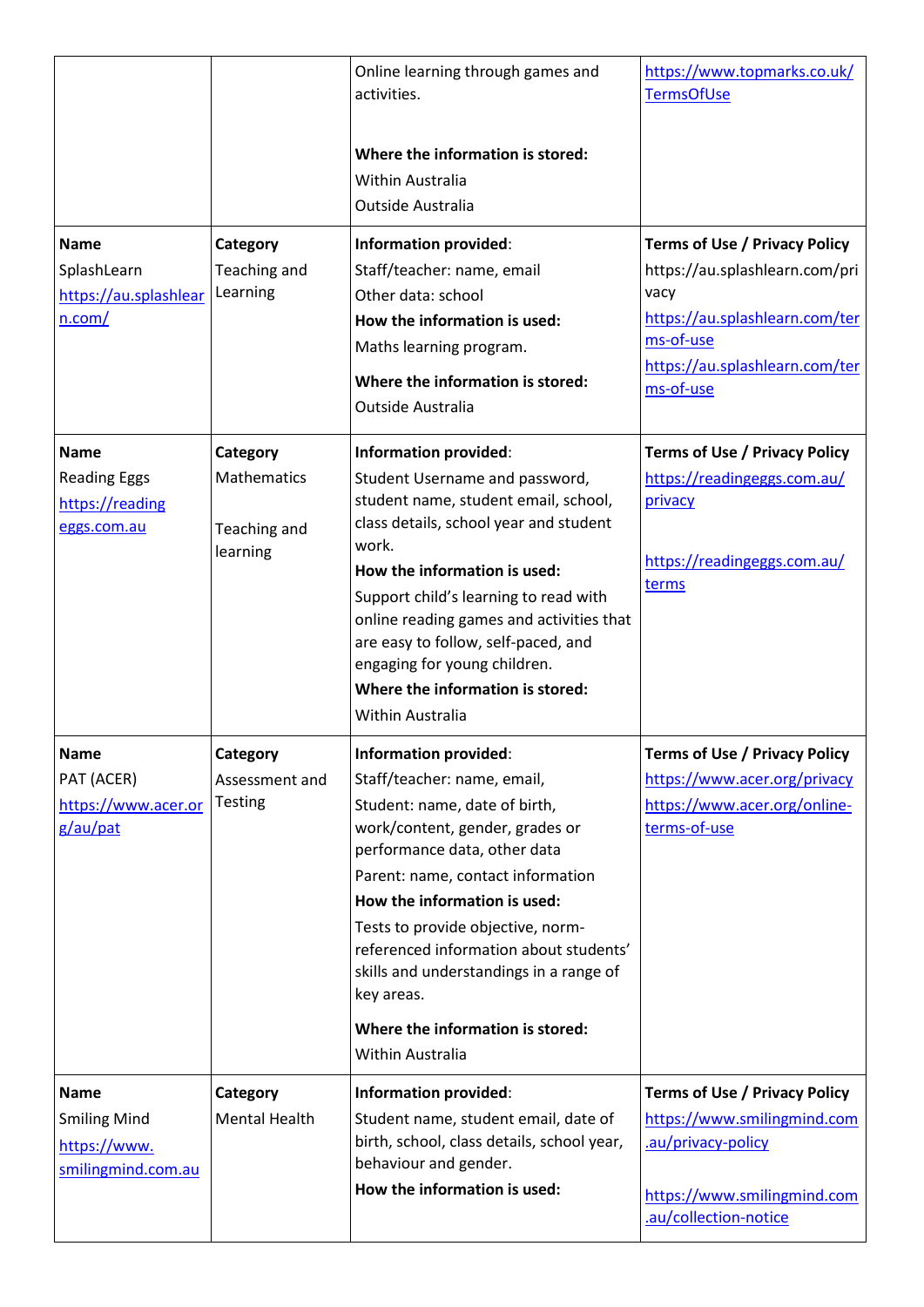|                                                                                             |                                                                   | This is a mindfulness meditation to<br>assist in good mental health practices.<br>Where the information is stored:<br>Within Australia                                                                                                                                                                                                                                      |                                                                                                                    |
|---------------------------------------------------------------------------------------------|-------------------------------------------------------------------|-----------------------------------------------------------------------------------------------------------------------------------------------------------------------------------------------------------------------------------------------------------------------------------------------------------------------------------------------------------------------------|--------------------------------------------------------------------------------------------------------------------|
| <b>Name</b><br>Languagenut<br>Primary<br>https://www.langua<br>genut.com/en-<br>au/primary/ | Category<br>References &<br>Resources                             | <b>Information provided:</b><br>Staff/teacher: name and email<br>Student: name<br>How the information is used:<br>Digital language learning activities.<br>Where the information is stored:<br>Outside Australia                                                                                                                                                            | <b>Terms of Use / Privacy Policy</b><br>https://www.languagenut.com<br>/en-au/terms/                               |
| <b>Name</b><br>Languagenut English<br>https://www.langua<br>genut.com/en-<br>au/english/    | Category<br>References &<br><b>Resources</b>                      | Information provided:<br>Staff/teacher: name and email<br>Student: name<br>How the information is used:<br>Digital language learning activities.<br>Where the information is stored:<br>Outside Australia                                                                                                                                                                   | <b>Terms of Use / Privacy Policy</b><br>https://www.languagenut.com<br>/en-au/terms/                               |
| <b>Name</b><br>Code.org<br>https://code.org/                                                | Category<br>Teaching and<br>Learning                              | <b>Information provided:</b><br>Staff/teacher: name, email<br>Student: name, email, work/content,<br>photos or videos, gender, other<br>Other data: school, class details, school<br>year, student username<br>How the information is used:<br>Coding, Scripting, Programming; Online<br>learning, Online courses.<br>Where the information is stored:<br>Outside Australia | <b>Terms of Use / Privacy Policy</b><br>https://code.org/tos                                                       |
| <b>Name</b><br>Padlet<br>https://padlet.com/                                                | Category<br>Teaching and<br>Learning<br>References &<br>Resources | <b>Information provided:</b><br>Student name, school, student work,<br>profile or other photos (optional) and<br>videos(optional).<br>How the information is used:<br>Online "bulletin "board, where students<br>and teachers can collaborate, reflect,<br>share links and pictures.<br>Where the information is stored:<br>Outside Australia.                              | <b>Terms of Use / Privacy Policy</b><br>https://padlet.com/about/<br>privacy<br>https://padlet.com/about/<br>terms |
| <b>Name</b><br>Storyathon                                                                   | Category<br>Teaching and<br>Learning                              | Information provided:<br>Staff/teacher: name, email                                                                                                                                                                                                                                                                                                                         | <b>Terms of Use / Privacy Policy</b><br>https://www.storyathon.com/<br>$?r = AU$                                   |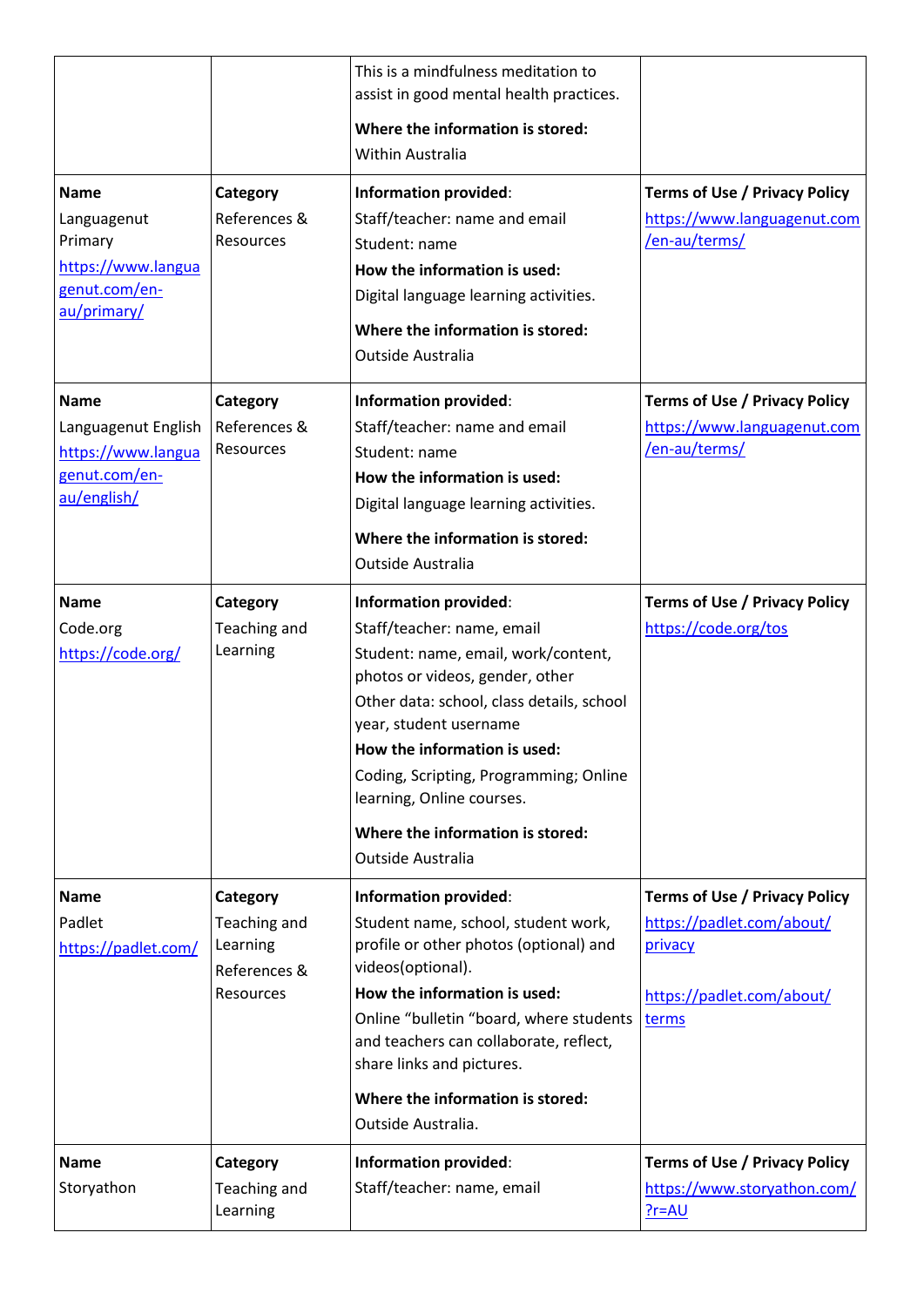| https://www.storyat<br>hon.com/?r=AU                                                                                                                       |                                                  | Student: name, email, work/content,<br>gender, grades or performance data<br>Other data: school<br>How the information is used:<br>100-word story challenge.<br>Where the information is stored:<br>Within Australia                                                                                                                                                | https://www.storyathon.com/<br>pages/public/privacy-st.php                                                                                                                                                        |
|------------------------------------------------------------------------------------------------------------------------------------------------------------|--------------------------------------------------|---------------------------------------------------------------------------------------------------------------------------------------------------------------------------------------------------------------------------------------------------------------------------------------------------------------------------------------------------------------------|-------------------------------------------------------------------------------------------------------------------------------------------------------------------------------------------------------------------|
| <b>Name</b><br><b>Vivo Class</b><br>https://www.vivocla<br>ss.com/                                                                                         | Category<br>Classroom<br>management              | <b>Information provided:</b><br>Staff/teacher: name, email<br>Student: name, email, behaviour,<br>gender.<br>Parent: name, contact information<br>Other data: school<br>How the information is used:<br>Web-based rewards system.<br>Where the information is stored:<br>Outside Australia                                                                          | <b>Terms of Use / Privacy Policy</b><br>https://www.vivoclass.com/ski<br>Ils/privacy-policy.html                                                                                                                  |
| <b>Name</b><br>Storyboard That:<br><b>Education Edition</b><br>https://www.storyb<br>oardthat.com/educa<br>tion/learn-more-<br>about-classroom-<br>edition | Category<br>Literacy<br>Teaching and<br>learning | <b>Information provided:</b><br>Student name, student email, school,<br>class details, school year and student.<br>How the information is used:<br>Enables students to create online<br>storyboards.<br>Where the information is stored:<br>Outside Australia                                                                                                       | <b>Terms of Use / Privacy Policy</b><br>https://www.storyboardthat.<br>com/about/privacy<br>https://www.storyboardthat.<br>com/about/terms-of-use<br>https://www.storyboardthat.<br>com/about/privacy-for-schools |
| <b>Name</b><br>Kiddo Challenge<br>https://kiddo.edu.au<br>/kiddo-challenge-0                                                                               | Category<br>Teaching and<br>Learning             | <b>Information provided:</b><br>Staff/teacher: name, email<br>Student: name, date of birth, gender,<br>grades or performance data.<br>Parent: name, contact information<br>Other data: school<br>How the information is used:<br><b>Online Fundamental Movement Skill</b><br>Assessment and Reporting tool.<br>Where the information is stored:<br>Within Australia | <b>Terms of Use / Privacy Policy</b><br>https://kiddo.edu.au/privacy-<br>policy<br>https://kiddo.edu.au/terms-<br>and-conditions-0                                                                                |
| <b>Name</b><br><b>Bebras Challenge</b><br>https://digitalcareer<br>s.csiro.au/Bebras                                                                       | Category<br>Teaching and<br>Learning             | <b>Information provided:</b><br>Staff/teacher: name, email,<br>Student: name, email, gender,<br>geolocation data, grades or<br>performance data                                                                                                                                                                                                                     | <b>Terms of Use / Privacy Policy</b><br>https://www.csiro.au/en/Abou<br>t/Access-to-<br>information/Privacy                                                                                                       |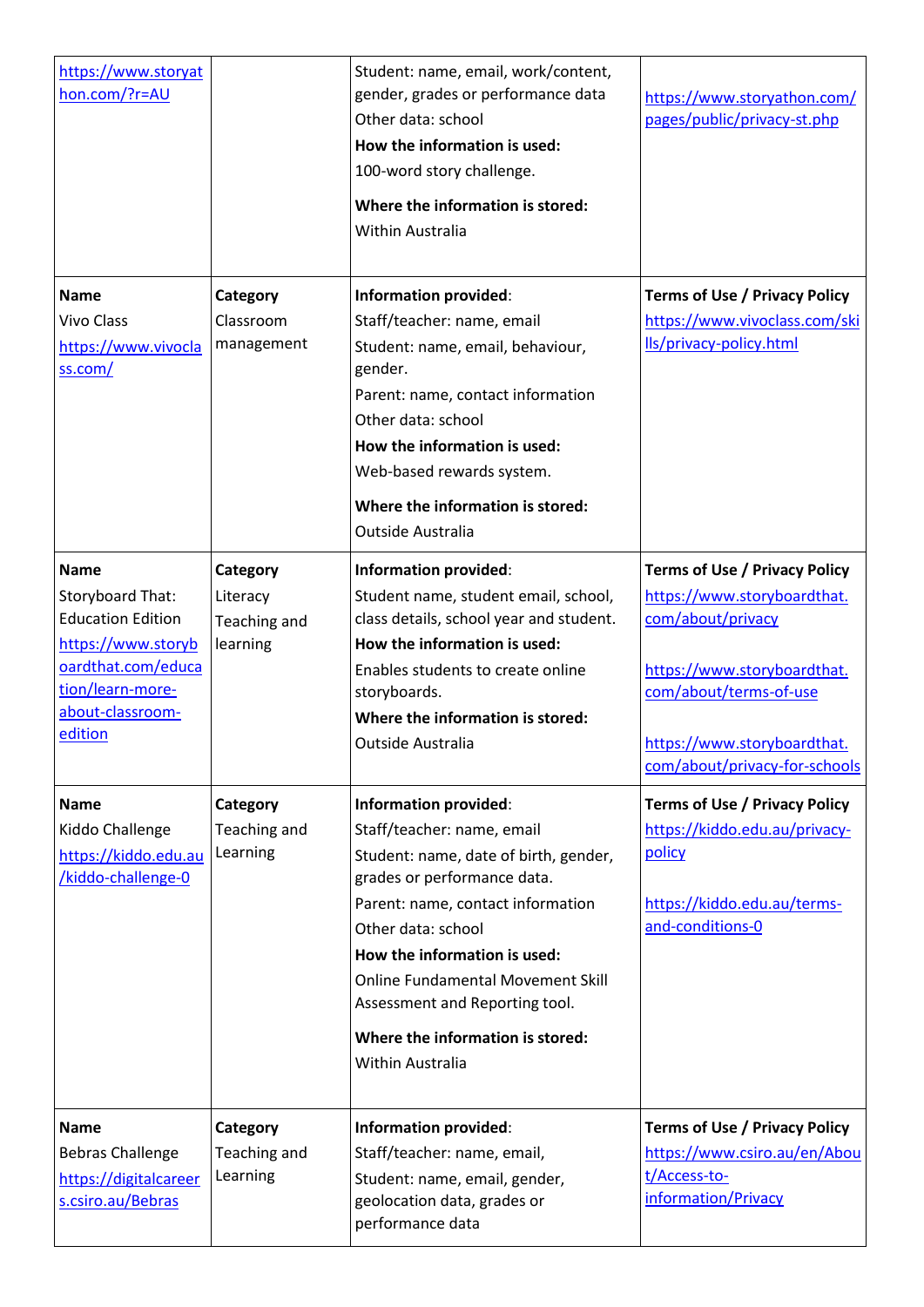|                                                                                                                                      |                                                  | Parent: name, contact information.<br>Other data: school<br>How the information is used:<br>Computational thinking challenge.<br>Where the information is stored:<br>Within Australia                                                                                                  | https://www.csiro.au/en/Abou<br>t/Footer/Legal-notice                                                                                                  |
|--------------------------------------------------------------------------------------------------------------------------------------|--------------------------------------------------|----------------------------------------------------------------------------------------------------------------------------------------------------------------------------------------------------------------------------------------------------------------------------------------|--------------------------------------------------------------------------------------------------------------------------------------------------------|
| <b>Name</b><br><b>Book Creator</b><br>https://bookcreator.<br>com/                                                                   | Category<br>Teaching and<br>Learning             | <b>Information provided:</b><br>Staff/teacher: name and email<br>Student: name, email, work/content,<br>photos or videos and other data)<br>How the information is used:<br>Tool used for creating digital books<br>Where the information is stored:<br><b>Outside Australia</b>       | <b>Terms of Use / Privacy Policy</b><br>https://bookcreator.com/term<br>s-of-service/<br>https://bookcreator.com/pp-<br>row/                           |
| <b>Name</b><br>Jamf School<br>https://www.jamf.co<br>m/products/jamf-<br>school/                                                     | Category<br>Apple mobile<br>device<br>Management | <b>Information provided:</b><br>Staff/teacher: name, email and personal   https://www.jamf.com/privacy<br>information<br>Student: name and email<br>How the information is used:<br>Apple Mobile Device Management<br>Where the information is stored:<br><b>Outside Australia</b>     | <b>Terms of Use / Privacy Policy</b><br>https://www.jamf.com/terms-<br>of-use/                                                                         |
| <b>Name</b><br><b>Teach Your Monster</b><br>to Read<br>https://www.teachy<br>ourmonstertoread.c<br>om/                               | Category<br>Teaching and<br>Learning             | Information provided:<br>Staff/teacher: name, email<br>Student: name, grades or performance<br>data,<br>Parent: name, contact information<br>Other data: school<br>How the information is used:<br>Phonics and reading game<br>Where the information is stored:<br>Outside Australia   | <b>Terms of Use / Privacy Policy</b><br>https://www.teachyourmonst<br>ertoread.com/privacy-policy<br>https://www.teachyourmonst<br>ertoread.com/legals |
| <b>Name</b><br><b>Adobe Creative</b><br>Cloud for Education<br>https://www.adobe.<br>com/au/creativeclou<br>d/buy/education.ht<br>ml | Category<br>Teaching and<br>Learning             | <b>Information provided:</b><br>Staff/teacher: name and email<br>Student: name and email<br>Parent: name and contact information<br>How the information is used:<br>Includes Creative Cloud "All Apps"<br>Education K-12 2020<br>Where the information is stored:<br>Outside Australia | <b>Terms of Use / Privacy Policy</b><br>https://www.adobe.com/au/p<br>rivacy/policy.html<br>https://www.adobe.com/au/le<br>gal/terms.html              |